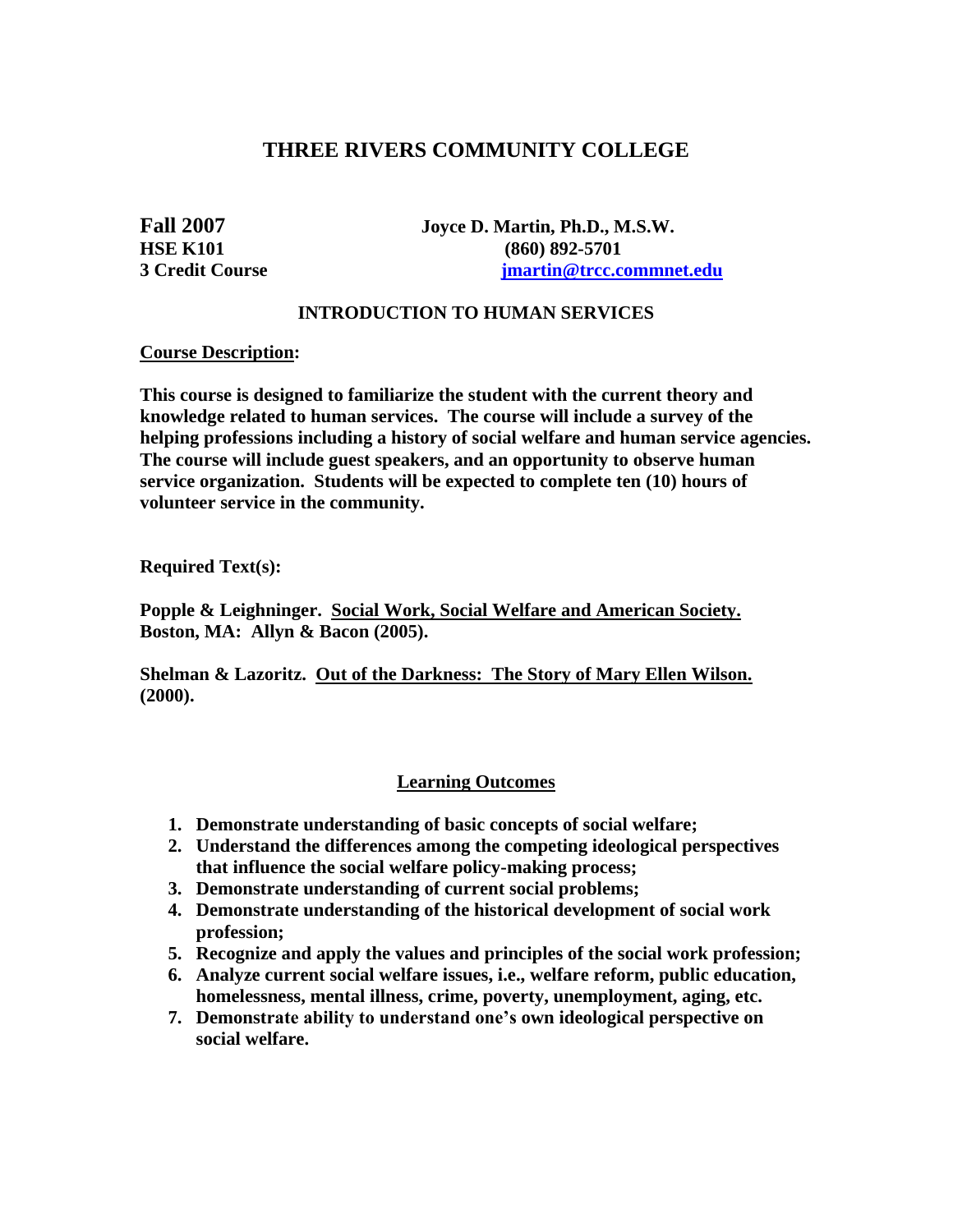#### **Course Assignments:**

#### **Assignment # 1:**

**Each student is to complete a ten (10) hour service-learning project at a social service agency in the community. A typed, 3-page report on the project is required.**

**Due Date: Thursday, October 4, 2007**

**Assignment #2:**

**Submit a 4 – 5 page report on the Mary Ellen Wilson story. The paper must include a brief summary of the story and a detailed, comparative discussion of the current child welfare system, relative to the status of child welfare in the early 1860s in America.** 

**Due Date: Tuesday, October 23, 2007**

**Assignment #3: Mid-Term Examination: Thursday, November 8, 2007**

**Assignment #4:**

**Final position paper on the centrality of poverty in our society, beginning with its English roots in Europe. Select one of the theoretical perspectives discussed in class (conservative, liberal or radical) as the framework for a position on poverty. Each paper must have a bibliography with at least 10-12 references. References should be cited appropriately in the body of the paper as used. Each paper should include an introduction, body, summary and bibliography. (all papers must be 10-12 pages).**

**Due Date: Tuesday, December 11, 2007**

#### **Disability Statement:**

**Three Rivers Community College welcomes students with disabilities and strives to make their college experience a successful learning experience. Students with disabilities are guaranteed reasonable accommodation under the provisions of the Americans with Disability Act of 1992. Disclosure is voluntary. Discuss directly with Instructor. For more information, contact the Student Development Center.**

#### **Attendance Statement:**

**Every student is expected to maintain regular attendance. Any student who is absent more than three (3) classes may be in jeopardy of failing the course.**